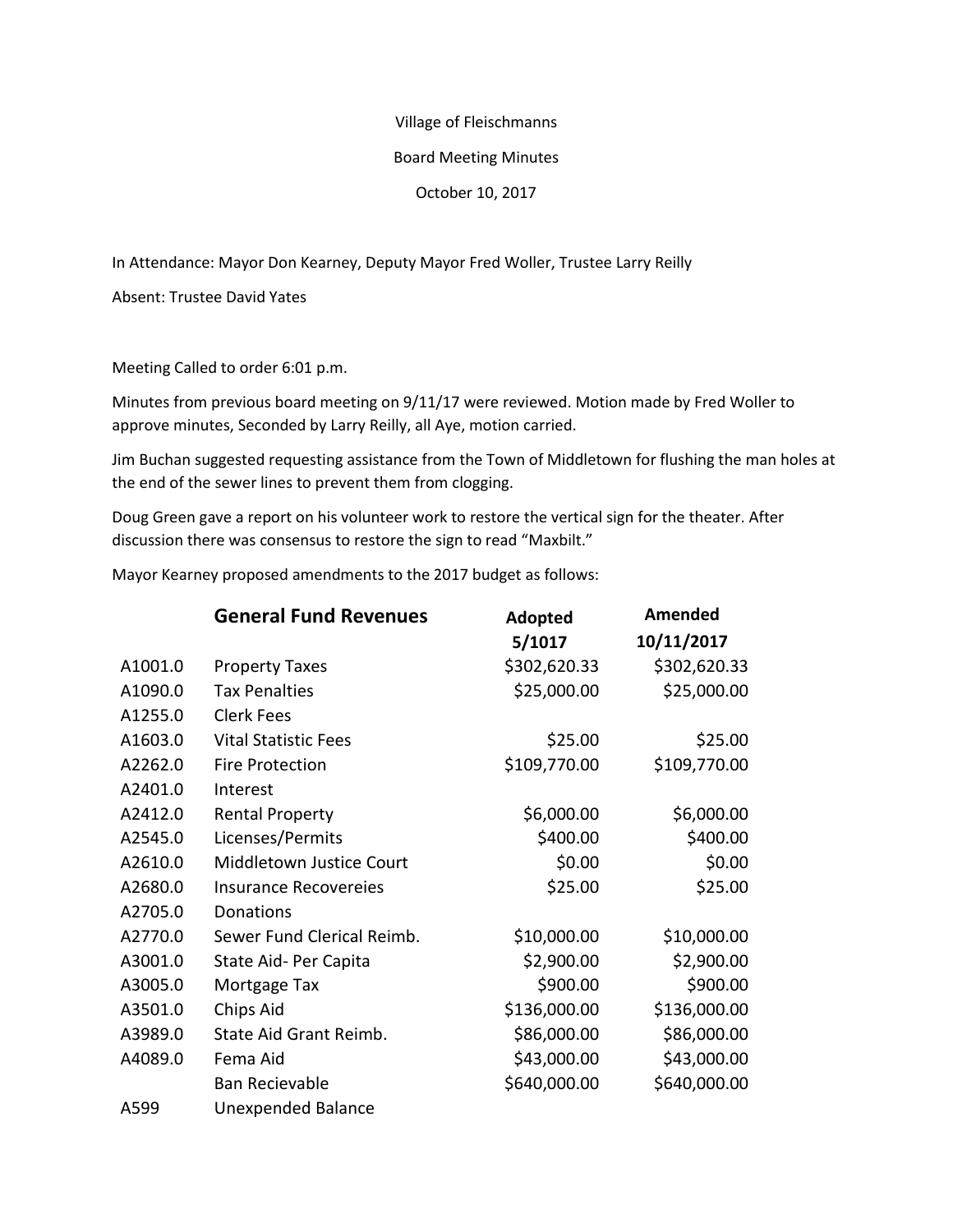# **General Fund Expenses**

Acct. #

| A1010.1 | <b>Board of Trustees PS</b>       | \$4,896.00  | \$4,896.00  |
|---------|-----------------------------------|-------------|-------------|
| A1010.4 | <b>Board of Trustees CE</b>       | \$350.00    | \$500.00    |
| A1210.1 | Mayor PS                          | \$2,448.00  | \$2,448.00  |
| A1210.4 | Mayor CE                          | \$200.00    | \$500.00    |
|         |                                   |             |             |
| A1320.1 | Bookkeeper PS                     | \$4,632.84  | \$0.00      |
| A1320.4 | <b>Bookkeeper CE</b>              | \$0.00      | \$0.00      |
|         |                                   |             |             |
| A1325.1 | <b>Treasurer PS</b>               | \$3,093.00  | \$14,822.00 |
| A1325.4 | <b>Treasurer CE</b>               | \$0.00      | \$1,000.00  |
|         |                                   |             |             |
| A1410.1 | Clerk PS                          | \$31,945.00 | \$12,730.00 |
| A1410.4 | Clerk CE                          | \$7,000.00  | \$7,000.00  |
|         | Clerk- Office Computer            |             |             |
| A1410.2 | Programs                          | \$3,000.00  | \$5,000.00  |
|         |                                   |             |             |
| A1420.1 | Attorney                          | \$12,000.00 | \$12,000.00 |
| A1450.4 | <b>Elections CE</b>               | \$1,800.00  | \$1,800.00  |
|         |                                   |             |             |
| A1480.4 | <b>Public Information CE</b>      | \$200.00    | \$200.00    |
|         |                                   |             |             |
| A1620.2 | <b>Buildings EQ</b>               | \$1,000.00  | \$1,000.00  |
| A1620.4 | <b>Buildings CE</b>               | \$8,000.00  | \$15,000.00 |
|         |                                   |             |             |
| A1910.4 | Insurance                         | \$30,000.00 | \$30,000.00 |
| A1920.4 | <b>Municipal Association Dues</b> | \$1,400.00  | \$1,400.00  |
| A1989.4 | <b>Grant Writing</b>              | \$0.00      | \$0.00      |
| A1990.4 | <b>Contingency Account</b>        | \$13,344.63 | \$8,295.47  |

| A3410.4 | <b>Fire Protection CE</b> | \$67,000.00 | \$67,000.00 |
|---------|---------------------------|-------------|-------------|
| A3510.4 | Control of Dogs CE        | \$300.00    | \$300.00    |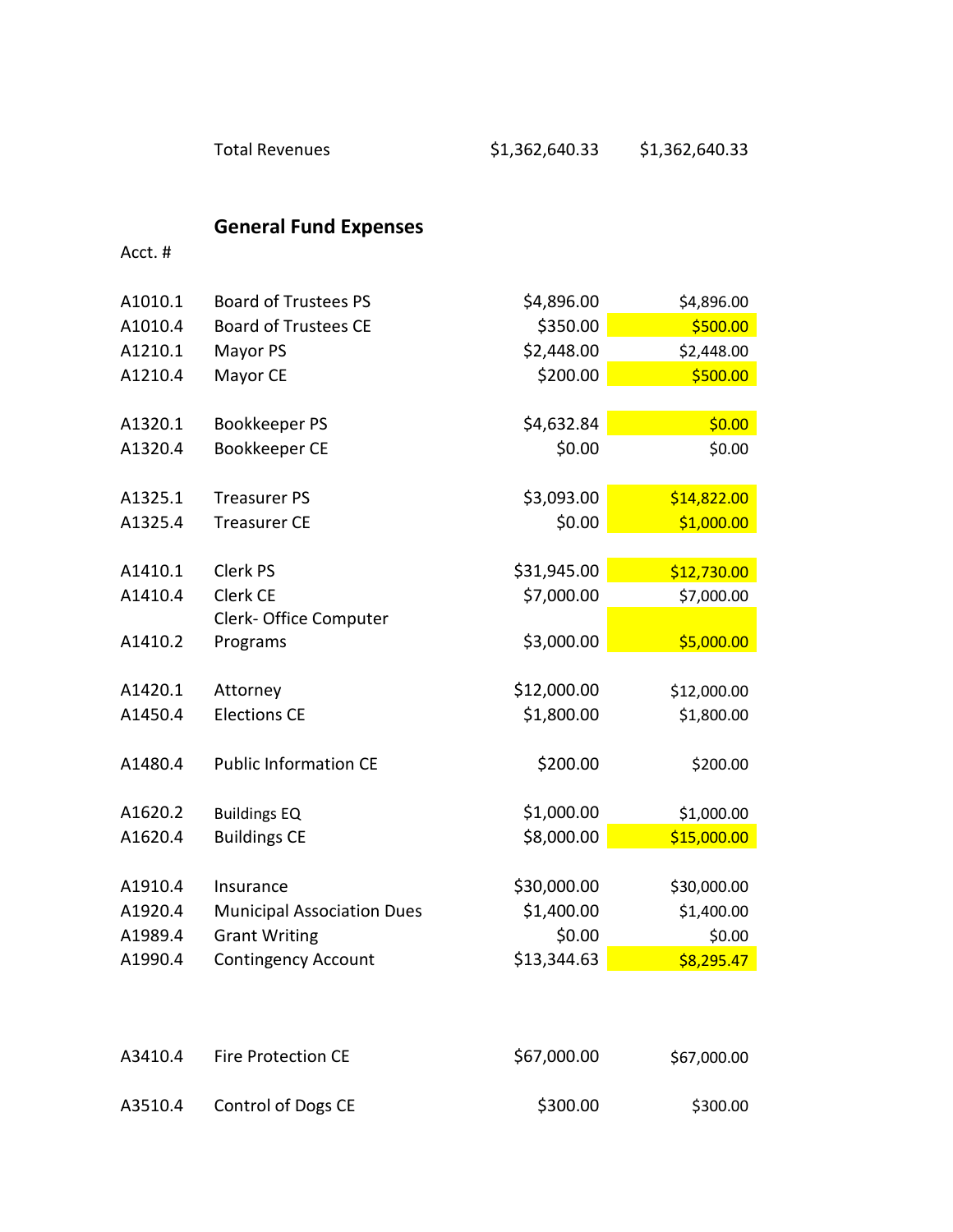| \$309.00<br>A4010.1<br><b>Public Health PS</b><br>\$309.00<br>\$138.00<br>A4020.1<br><b>Registrar of Vital Statistics PS</b><br>\$138.00<br>\$25,000.00<br>A5020.4<br>\$12,000.00<br>Engineering<br><b>Street Maintenance PS</b><br>\$29,702.00<br>A5110.1<br>\$29,120.00<br>Part Time Street Maintenance<br>A5110.1.1<br>PS<br>\$7,500.00<br>\$7,500.00<br>\$2,000.00<br>A5110.2<br>\$2,000.00<br><b>Street Maintenance EQ</b><br>\$25,000.00<br>A5110.4<br><b>Street Maintenance CE</b><br>\$25,000.00<br>\$116,000.00<br>Chips<br>\$136,000.00<br>A5112.2<br>\$5,000.00<br>\$4,000.00<br>A5142.1<br><b>Snow Removal PS</b><br>\$4,000.00<br>\$4,000.00<br>A51424<br><b>Snow Removal CE</b><br>\$14,000.00<br>A5182.4<br><b>Street Lighting</b><br>\$14,000.00<br>\$5,000.00<br>\$13,000.00<br>A5410.4<br>Sidewalks<br>\$3,000.00<br>\$0.00<br>A7104.1<br><b>Recreation PS</b><br>\$140,000.00<br><b>Recreation CE</b><br>\$140,000.00<br>A7140.4<br>\$0.00<br>A7310.4<br>Youth Program<br>\$0.00<br>\$1,000.00<br>\$1,000.00<br>A7450.4<br>Museum<br><b>Celebrations CE</b><br>\$250.00<br>A7550.4<br>\$250.00<br>\$4,000.00<br>\$300.00<br>A8020.4<br><b>Planning Board CE</b><br>\$2,000.00<br>A8130.4<br><b>Unsubsidized Sewer Charge</b><br>\$2,000.00<br>\$0.00<br>\$0.00<br>A8760.4<br><b>Emergency &amp; Disaster</b><br>\$16,881.86<br>A9010.8<br><b>NYS Retirement</b><br>\$16,881.86<br>A9030.8<br><b>Social Security</b><br>\$7,000.00<br>\$7,000.00<br><b>Workmans Comp</b><br>\$7,500.00<br>A9040.8<br>\$7,500.00<br>Unemployment<br>\$500.00<br>A9050.8<br>\$500.00<br>\$250.00<br>A9055.8<br>Disability Insurance<br>\$250.00 | A3620.4 | Code Enforcement CE | \$10,000.00 | \$10,000.00 |
|-------------------------------------------------------------------------------------------------------------------------------------------------------------------------------------------------------------------------------------------------------------------------------------------------------------------------------------------------------------------------------------------------------------------------------------------------------------------------------------------------------------------------------------------------------------------------------------------------------------------------------------------------------------------------------------------------------------------------------------------------------------------------------------------------------------------------------------------------------------------------------------------------------------------------------------------------------------------------------------------------------------------------------------------------------------------------------------------------------------------------------------------------------------------------------------------------------------------------------------------------------------------------------------------------------------------------------------------------------------------------------------------------------------------------------------------------------------------------------------------------------------------------------------------------------------------------------------------------------------------------------------------------|---------|---------------------|-------------|-------------|
|                                                                                                                                                                                                                                                                                                                                                                                                                                                                                                                                                                                                                                                                                                                                                                                                                                                                                                                                                                                                                                                                                                                                                                                                                                                                                                                                                                                                                                                                                                                                                                                                                                                 |         |                     |             |             |
|                                                                                                                                                                                                                                                                                                                                                                                                                                                                                                                                                                                                                                                                                                                                                                                                                                                                                                                                                                                                                                                                                                                                                                                                                                                                                                                                                                                                                                                                                                                                                                                                                                                 |         |                     |             |             |
|                                                                                                                                                                                                                                                                                                                                                                                                                                                                                                                                                                                                                                                                                                                                                                                                                                                                                                                                                                                                                                                                                                                                                                                                                                                                                                                                                                                                                                                                                                                                                                                                                                                 |         |                     |             |             |
|                                                                                                                                                                                                                                                                                                                                                                                                                                                                                                                                                                                                                                                                                                                                                                                                                                                                                                                                                                                                                                                                                                                                                                                                                                                                                                                                                                                                                                                                                                                                                                                                                                                 |         |                     |             |             |
|                                                                                                                                                                                                                                                                                                                                                                                                                                                                                                                                                                                                                                                                                                                                                                                                                                                                                                                                                                                                                                                                                                                                                                                                                                                                                                                                                                                                                                                                                                                                                                                                                                                 |         |                     |             |             |
|                                                                                                                                                                                                                                                                                                                                                                                                                                                                                                                                                                                                                                                                                                                                                                                                                                                                                                                                                                                                                                                                                                                                                                                                                                                                                                                                                                                                                                                                                                                                                                                                                                                 |         |                     |             |             |
|                                                                                                                                                                                                                                                                                                                                                                                                                                                                                                                                                                                                                                                                                                                                                                                                                                                                                                                                                                                                                                                                                                                                                                                                                                                                                                                                                                                                                                                                                                                                                                                                                                                 |         |                     |             |             |
|                                                                                                                                                                                                                                                                                                                                                                                                                                                                                                                                                                                                                                                                                                                                                                                                                                                                                                                                                                                                                                                                                                                                                                                                                                                                                                                                                                                                                                                                                                                                                                                                                                                 |         |                     |             |             |
|                                                                                                                                                                                                                                                                                                                                                                                                                                                                                                                                                                                                                                                                                                                                                                                                                                                                                                                                                                                                                                                                                                                                                                                                                                                                                                                                                                                                                                                                                                                                                                                                                                                 |         |                     |             |             |
|                                                                                                                                                                                                                                                                                                                                                                                                                                                                                                                                                                                                                                                                                                                                                                                                                                                                                                                                                                                                                                                                                                                                                                                                                                                                                                                                                                                                                                                                                                                                                                                                                                                 |         |                     |             |             |
|                                                                                                                                                                                                                                                                                                                                                                                                                                                                                                                                                                                                                                                                                                                                                                                                                                                                                                                                                                                                                                                                                                                                                                                                                                                                                                                                                                                                                                                                                                                                                                                                                                                 |         |                     |             |             |
|                                                                                                                                                                                                                                                                                                                                                                                                                                                                                                                                                                                                                                                                                                                                                                                                                                                                                                                                                                                                                                                                                                                                                                                                                                                                                                                                                                                                                                                                                                                                                                                                                                                 |         |                     |             |             |
|                                                                                                                                                                                                                                                                                                                                                                                                                                                                                                                                                                                                                                                                                                                                                                                                                                                                                                                                                                                                                                                                                                                                                                                                                                                                                                                                                                                                                                                                                                                                                                                                                                                 |         |                     |             |             |
|                                                                                                                                                                                                                                                                                                                                                                                                                                                                                                                                                                                                                                                                                                                                                                                                                                                                                                                                                                                                                                                                                                                                                                                                                                                                                                                                                                                                                                                                                                                                                                                                                                                 |         |                     |             |             |
|                                                                                                                                                                                                                                                                                                                                                                                                                                                                                                                                                                                                                                                                                                                                                                                                                                                                                                                                                                                                                                                                                                                                                                                                                                                                                                                                                                                                                                                                                                                                                                                                                                                 |         |                     |             |             |
|                                                                                                                                                                                                                                                                                                                                                                                                                                                                                                                                                                                                                                                                                                                                                                                                                                                                                                                                                                                                                                                                                                                                                                                                                                                                                                                                                                                                                                                                                                                                                                                                                                                 |         |                     |             |             |
|                                                                                                                                                                                                                                                                                                                                                                                                                                                                                                                                                                                                                                                                                                                                                                                                                                                                                                                                                                                                                                                                                                                                                                                                                                                                                                                                                                                                                                                                                                                                                                                                                                                 |         |                     |             |             |
|                                                                                                                                                                                                                                                                                                                                                                                                                                                                                                                                                                                                                                                                                                                                                                                                                                                                                                                                                                                                                                                                                                                                                                                                                                                                                                                                                                                                                                                                                                                                                                                                                                                 |         |                     |             |             |
|                                                                                                                                                                                                                                                                                                                                                                                                                                                                                                                                                                                                                                                                                                                                                                                                                                                                                                                                                                                                                                                                                                                                                                                                                                                                                                                                                                                                                                                                                                                                                                                                                                                 |         |                     |             |             |
|                                                                                                                                                                                                                                                                                                                                                                                                                                                                                                                                                                                                                                                                                                                                                                                                                                                                                                                                                                                                                                                                                                                                                                                                                                                                                                                                                                                                                                                                                                                                                                                                                                                 |         |                     |             |             |
|                                                                                                                                                                                                                                                                                                                                                                                                                                                                                                                                                                                                                                                                                                                                                                                                                                                                                                                                                                                                                                                                                                                                                                                                                                                                                                                                                                                                                                                                                                                                                                                                                                                 |         |                     |             |             |
|                                                                                                                                                                                                                                                                                                                                                                                                                                                                                                                                                                                                                                                                                                                                                                                                                                                                                                                                                                                                                                                                                                                                                                                                                                                                                                                                                                                                                                                                                                                                                                                                                                                 |         |                     |             |             |
|                                                                                                                                                                                                                                                                                                                                                                                                                                                                                                                                                                                                                                                                                                                                                                                                                                                                                                                                                                                                                                                                                                                                                                                                                                                                                                                                                                                                                                                                                                                                                                                                                                                 |         |                     |             |             |
|                                                                                                                                                                                                                                                                                                                                                                                                                                                                                                                                                                                                                                                                                                                                                                                                                                                                                                                                                                                                                                                                                                                                                                                                                                                                                                                                                                                                                                                                                                                                                                                                                                                 |         |                     |             |             |
|                                                                                                                                                                                                                                                                                                                                                                                                                                                                                                                                                                                                                                                                                                                                                                                                                                                                                                                                                                                                                                                                                                                                                                                                                                                                                                                                                                                                                                                                                                                                                                                                                                                 |         |                     |             |             |
|                                                                                                                                                                                                                                                                                                                                                                                                                                                                                                                                                                                                                                                                                                                                                                                                                                                                                                                                                                                                                                                                                                                                                                                                                                                                                                                                                                                                                                                                                                                                                                                                                                                 |         |                     |             |             |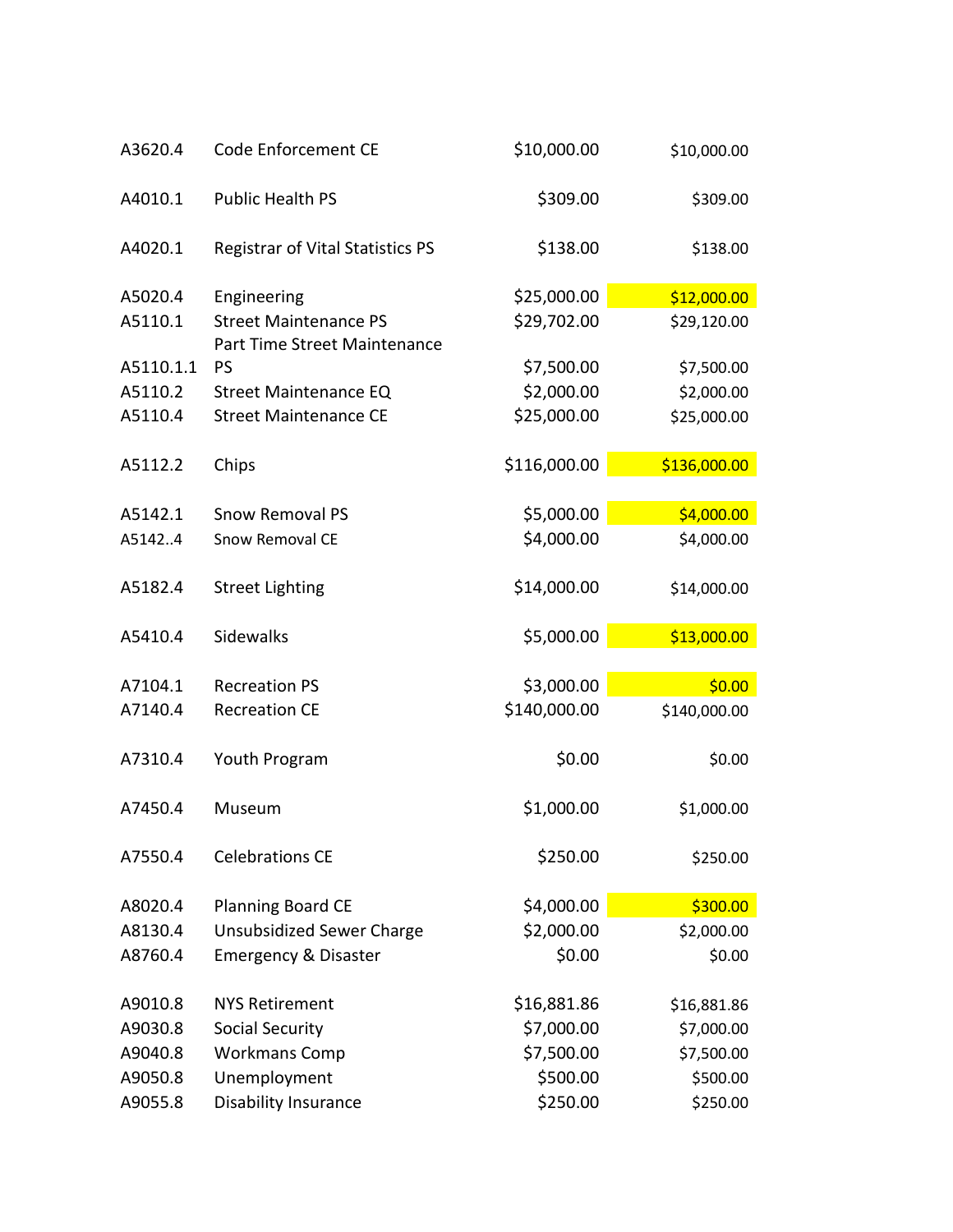| A9060.8 | <b>Medical Insurance</b>    | \$25,000.00    | \$25,000.00    |
|---------|-----------------------------|----------------|----------------|
| A9512.9 | Library Contract            | \$9,000.00     | \$9,000.00     |
| A9560.9 | Capital Reserve, Fire Dept. | \$67,000.00    | \$67,000.00    |
| A9730.6 | <b>Ban Pricipal</b>         | \$640,000.00   | \$640,000.00   |
| A9730.7 | <b>Ban Interest</b>         | \$3,000.00     | \$3,000.00     |
|         | <b>Total Expense</b>        | \$1,362,640.33 | \$1,362,640.33 |

## **Water Fund Revenue**

| F2140.0 | <b>Metered Water Sales</b>         | \$115,645.00 | \$115,645.00 |
|---------|------------------------------------|--------------|--------------|
| F2148.0 | Late Payment Penalties             | \$11,942.00  | \$11,942.00  |
| F2401.0 | Interest                           | \$50.00      | \$50.00      |
| F2701.0 | <b>Refund Prior Years Expenses</b> | \$0.00       | \$0.00       |
| F2770.0 | Sewer Fund- Clerical Reimb.        | \$1,000.00   | \$1,000.00   |
|         | <b>Total Water Fund Revenue</b>    | \$128,637.00 | \$128,637.00 |

## **Water Fund Expenses**

| F1990.4  | <b>Contingency Account</b> | \$545.00    | \$4,852.00 |
|----------|----------------------------|-------------|------------|
|          |                            |             |            |
| F8310.1  | Clerk PS                   | \$13,687.00 | \$5,991.00 |
| F8310.4  | Clerk CE                   | \$2,400.00  | \$2,400.00 |
|          |                            |             |            |
| F8310.12 | Bookkeeper PS              | \$2,093.00  | \$0.00     |
| F8310.41 | Bookkeeper CE              | \$0.00      | \$0.00     |
|          |                            |             |            |
| F8320.4  | Source Supply CE           | \$3,500.00  | \$3,500.00 |
|          |                            |             |            |
| F8325.1  | Treasurer PS               | \$1,456.00  | \$4,938.00 |
| F8325.4  | Treasurer CE               | \$100.00    | \$100.00   |
|          |                            |             |            |
| F8330.4  | Purification               | \$2,500.00  | \$2,500.00 |

Ċ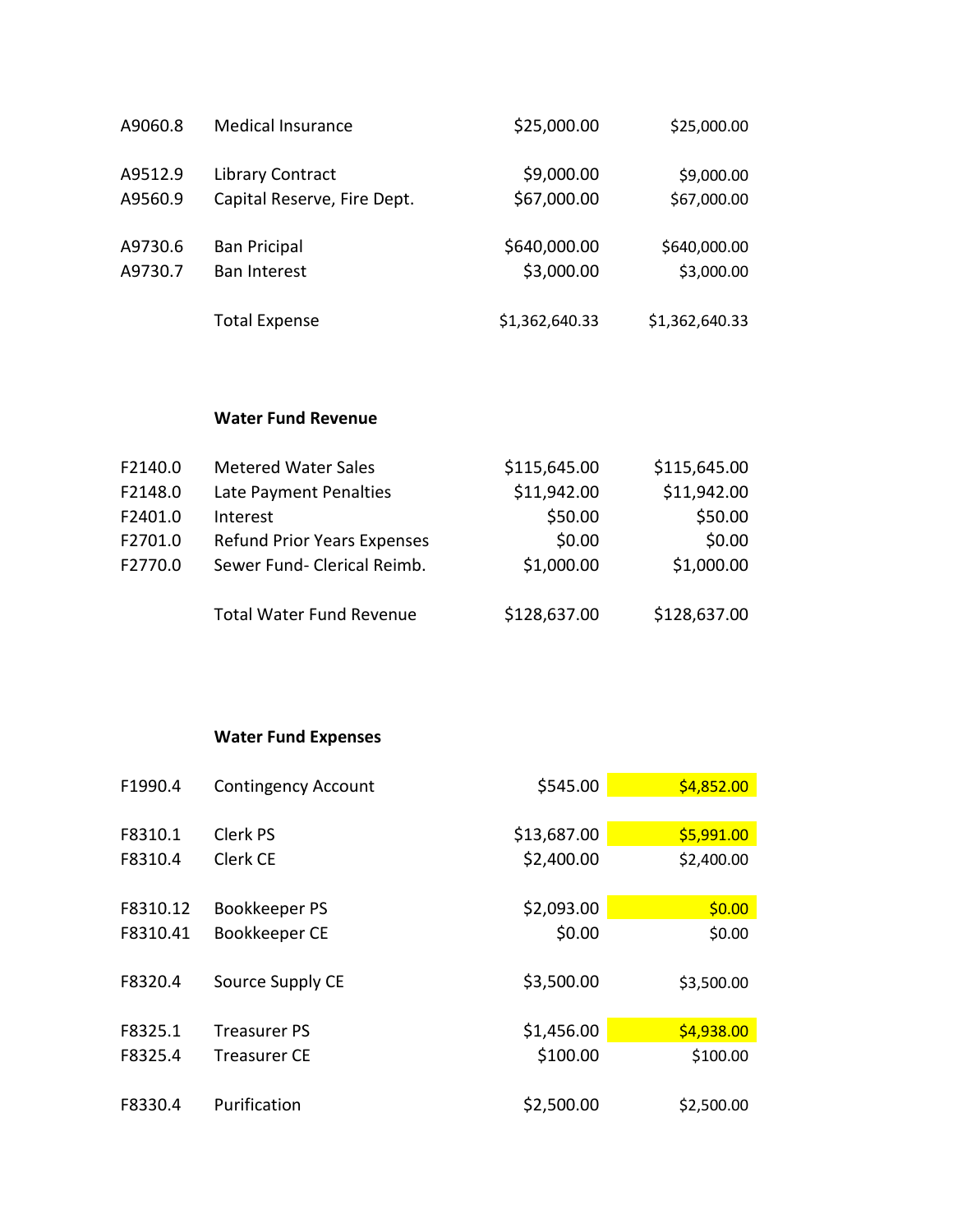| F8340.2  | Transmission/Distribution EQ        | \$300.00     | \$300.00     |
|----------|-------------------------------------|--------------|--------------|
| F8340.4  | Transmission/Distribution CE        | \$432.32     | \$432.32     |
|          |                                     |              |              |
| F8510.41 | <b>Delaware Operations Contract</b> | \$12,000.00  | \$14,000.00  |
| F8510.41 | Maintenance CE                      | \$33,474.68  | \$33,474.68  |
| F9010.8  | <b>NYS Retirement</b>               | \$800.00     | \$800.00     |
| F9030.8  | Social Security                     | \$500.00     | \$500.00     |
| F9040.8  | Workmans Comp.                      | \$100.00     | \$100.00     |
| F9050.8  | Unemployment                        | \$50.00      | \$50.00      |
| F9055.8  | <b>Disability Insurance</b>         | \$50.00      | \$50.00      |
| F9060.8  | <b>Medical Insurance</b>            | \$1,000.00   | \$1,000.00   |
| F9720.6  | <b>Bond Principal</b>               | \$53,649.00  | \$53,649.00  |
|          |                                     |              |              |
|          | <b>Total Expenses</b>               | \$128,637.00 | \$128,637.00 |

| <b>Total Assessed Valuation</b> | \$38,017,630.00 |
|---------------------------------|-----------------|
| Tax Rate                        | 7.959/1000      |

Motion to accept budget amendments made by Fred Woller, Seconded by Larry Reilly, all Aye, motion carried.

Motion made by Fred Woller to purchase a desktop computer system as quoted by I & Z PC WORLD for \$719.00, Seconded by Larry Reilly, all Aye, motion carried.

Motion to pay Harriet Grossman for the past two years of work as Vital Statistics Registrar from the contingency account, Seconded by Fred Woller, all Aye, motion carried.

Letter from Debra Freedman requesting waiver of sewer charges was reviewed by board. No action to be taken as per the sewer law. Clerk will pen response letter.

Fleischmanns Play Readers requested financial assistance, after discussion a \$750.00 contribution by the Village was suggested on a contract basis. Larry Reilly suggested they look into an O'Conner grant to patch the Village contribution. Next performance is 12/17/17 at the Fleischmanns Community Church.

Fred Woller or Don Kearney to follow up with Middletown regarding sealing cracks in blacktop at sewer plant.

Public was advised about the CWC grant program available for anchoring fuel tanks in the flood plain.

It was noted that the Sprint temporary cell tower should be installed in the next 3 weeks.

Fred Woller brought up the fact that the Village truck is in bad condition and a new one should be purchased soon.